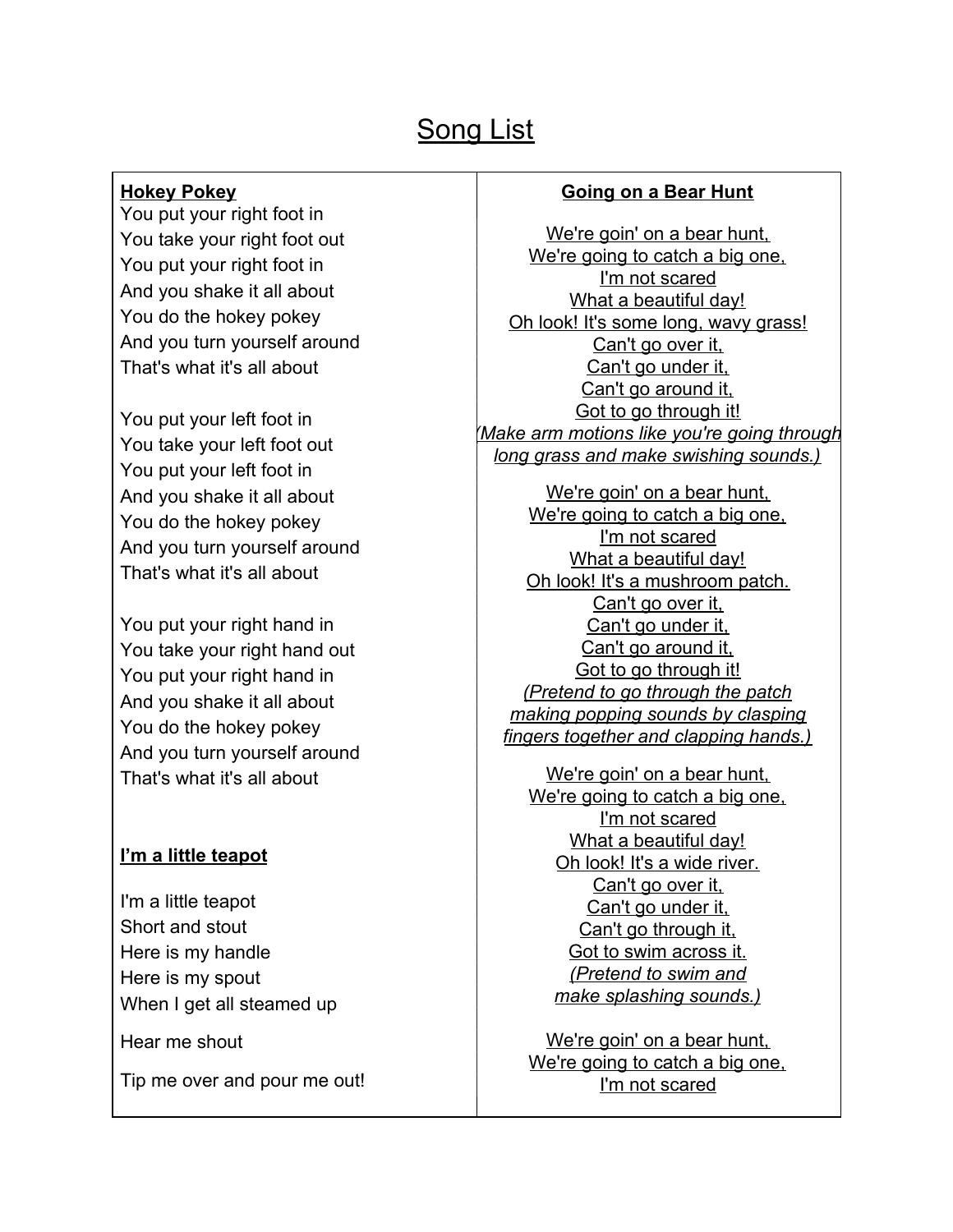# **Five Little Monkeys**

Five little monkeys jumping on the bed, One fell down and bumped his head, Mama called the doctor and the doctor said,

No more monkeys jumping on the bed!

Four little monkeys jumping on the bed, One fell down and bumped his head, Mama called the doctor and the doctor said,

No more monkeys jumping on the bed!

Three little monkeys jumping on the bed, One fell down and bumped her head, Mama called the doctor and the doctor said,

No more monkeys jumping on the bed!

Two little monkeys jumping on the bed, One fell down and bumped his head, Mama called the doctor and the doctor said,

No more monkeys jumping on the bed!

One little monkey jumping on the bed, She fell down and bumped her head, Mama called the doctor and the doctor said,

Put those monkeys right to bed!

# **Head, Shoulders Knees and Toes**

Head and shoulders knees and toes Knees and toes Head and shoulders knees and toes Knees and toes eyes and ears And mouth and nose Head and shoulders knees and toes

What a beautiful day! Oh look! A deep, dark cave. Can't go over it, Can't go under it, Can't go through it, Got to go in it. *(Pretend you're in a cave)*

Uh, oh! It's dark in here. I feel something, It has lots of hair! It has sharp teeth! It's a bear!

Hurry back through the river, *(Pretend to swim and make splashing sounds)* Back through the mushroom patch, *(Make popping sounds)* Back through the long grass *(Make motions like you're going through grass and make swishing sounds)* Run in the house and lock the door. *(Make a loud clap sound.)* Phew! That was close!

I'm not afraid!

# **Bingo**

There was a kid who had a dog And Bingo was his name O B-I-N-G-O B-I-N-G-O B-I-N-G-O And Bingo was his name O

There were some kids Who had a dog And Bingo was his name O Clap-I-N-G-O Clap-I-N-G-O Clap-I-N-G-O And Bingo was his name O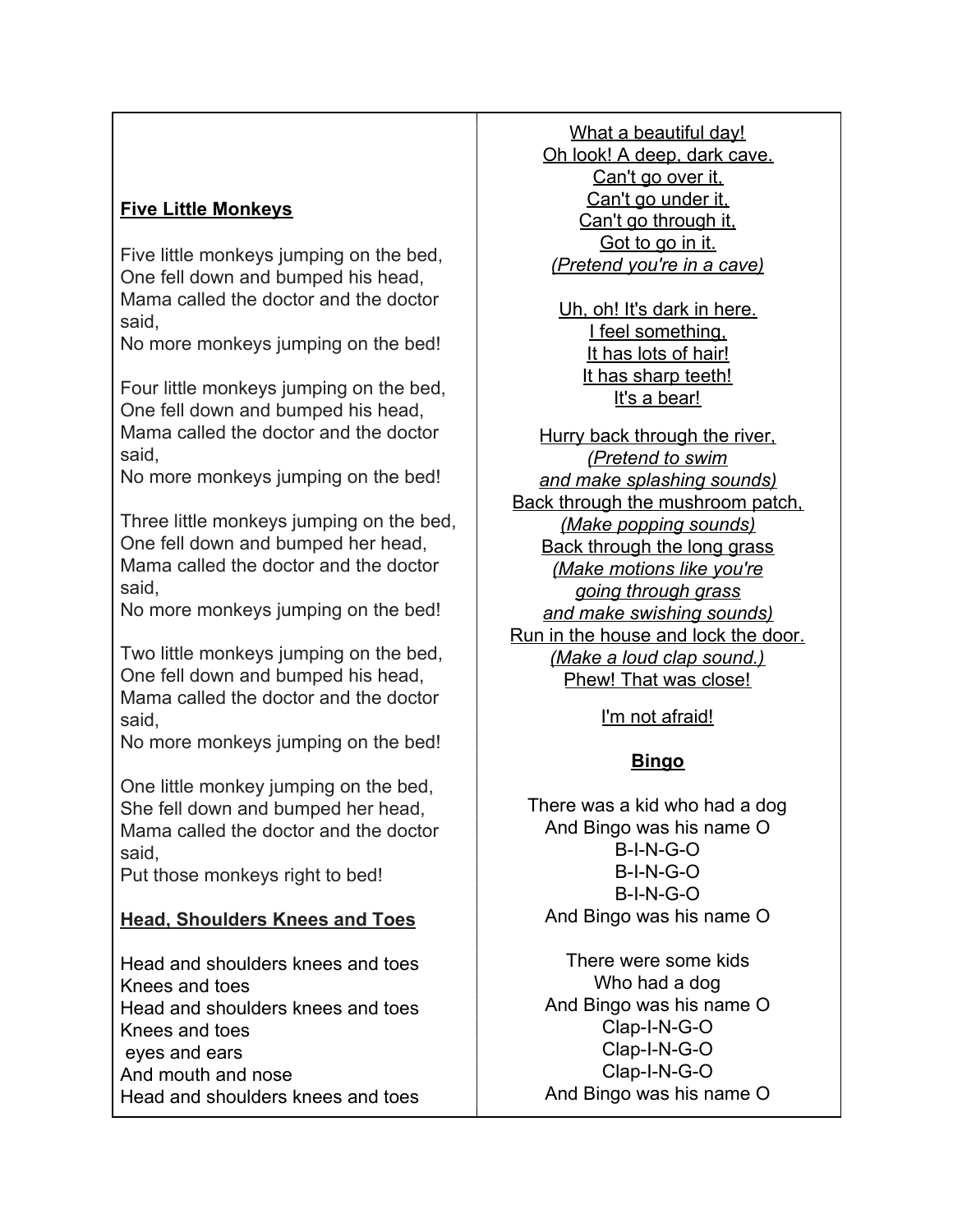Knees and toes

#### **Baby Shark**

Baby shark, doo doo doo doo doo doo Baby shark, doo doo doo doo doo doo Baby shark, doo doo doo doo doo doo Baby shark!

Mommy shark, doo doo doo doo doo doo Mommy shark, doo doo doo doo doo doo Mommy shark, doo doo doo doo doo doo Mommy shark!

Daddy shark, doo doo doo doo doo doo Daddy shark, doo doo doo doo doo doo Daddy shark, doo doo doo doo doo doo Daddy shark!

Grandma shark, doo doo doo doo doo doo

Grandma shark, doo doo doo doo doo doo

Grandma shark, doo doo doo doo doo doo

Grandma shark!

Grandpa shark, doo doo doo doo doo doo Grandpa shark, doo doo doo doo doo doo Grandpa shark, doo doo doo doo doo doo Grandpa shark!

Let's go hunt, doo doo doo doo doo doo Let's go hunt, doo doo doo doo doo doo Let's go hunt, doo doo doo doo doo doo Let's go hunt!

Run away, doo doo doo doo doo doo Run away, doo doo doo doo doo doo Run away, doo doo doo doo doo doo Run away!

Safe at last, doo doo doo doo doo doo Safe at last, doo doo doo doo doo doo Safe at last, doo doo doo doo doo doo There were some kids who had a dog And Bingo was his name O Clap-clap-N-G-O Clap-clap-N-G-O Clap-clap-N-G-O And Bingo was his name O

There were some kids who had a dog And Bingo was his name O Clap-clap-clap-G-O Clap-clap-clap-G-O Clap-clap-clap-G-O And Bingo was his name O

There were some kids who had a dog And Bingo was his name O Clap-clap-clap-clap-O Clap-clap-clap-clap-O Clap-clap-clap-clap-O And Bingo was his name O

There were some kids who had a dog And Bingo was his name O Clap-clap-clap-clap-clap Clap-clap-clap-clap-clap Clap-clap-clap-clap-clap And Bingo was his name O

B-I-N-G-O, B-I-N-G-O, B-I-N-G-O And Bingo was his name O Bingo was his name O Bingo was his name

## **Teddy Bear Teddy Bear**

Teddy bear, teddy bear, turn around, Teddy bear, teddy bear, touch the ground, Teddy bear, teddy bear, reach up high, Teddy bear, teddy bear, touch the sky, Teddy bear, teddy bear, bend down low, Teddy bear, teddy bear, touch your toes, Teddy bear, teddy bear, go to bed,

Teddy bear, teddy bear, rest your head,